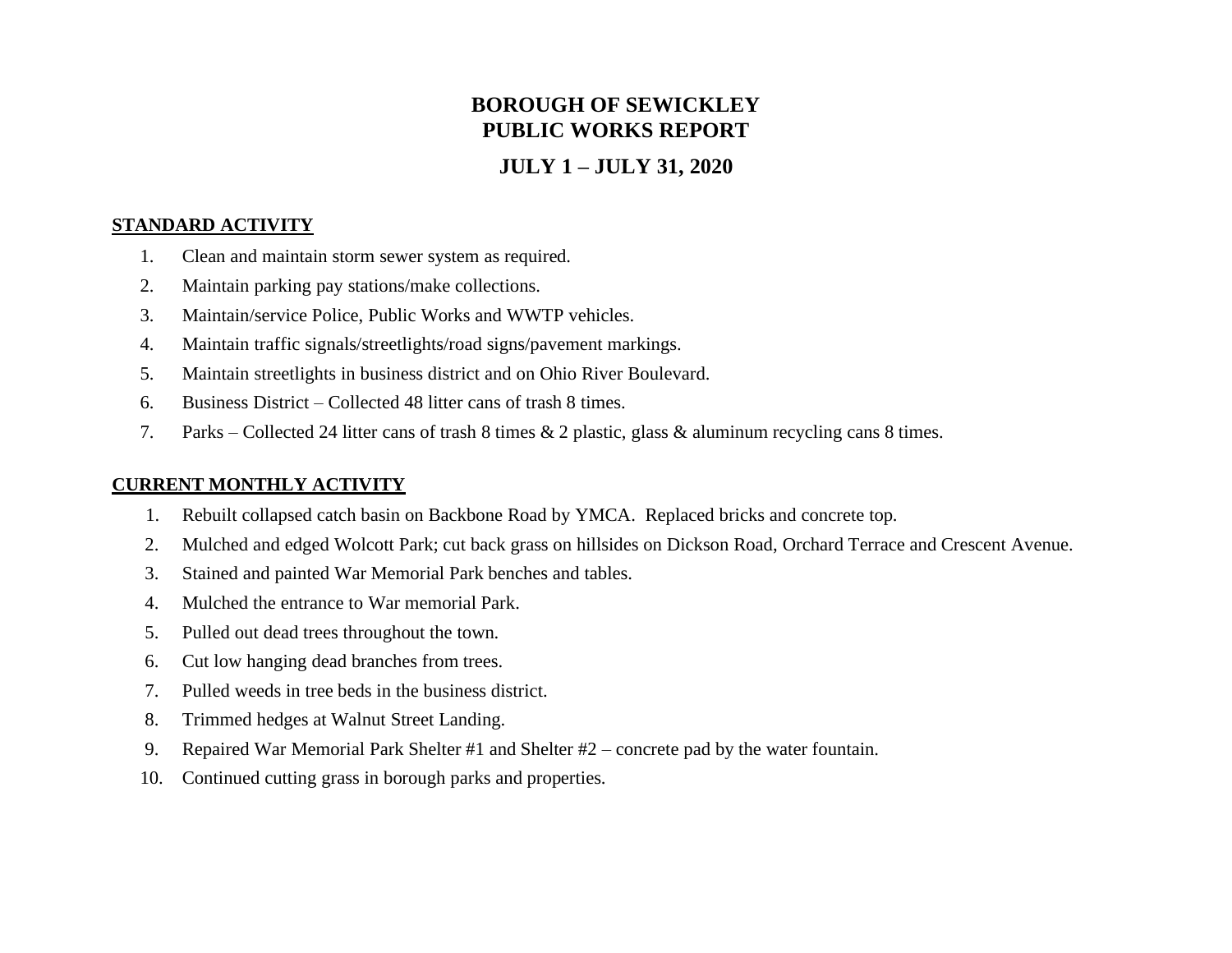#### **PUBLIC WORKS REPORT JULY 2020 PAGE 2**

#### **CURRENT MONTHLY ACTIVITY** *(CONTINUED)*

- 11. Continued painting white street line striping.
- 12. Repaired and replace gear shifter and steering wheel on Truck #14.
- 13. Police Car 7325 starting issues.
- 14. Serviced Police Car #7324.
- 15. Serviced Truck #2 to get ready for leaf season.
- 16. Serviced leaf picker to get ready for leaf season.
- 17. Check engine light on street sweeper.
- 18. Cleaned creek bank at Nevin Avenue.
- 19. Cleaned up large tree limb which came down in the Green Street lot.
- 20. Cleaned graffiti from War Memorial Park at the upper children's playground that was vandalized.
- 21. Cleaned storm debris in Walnut Street tunnel and Chestnut Street tunnel.
- 22. Checked on contractor (Pugliano Construction) at War Memorial Park culvert and end walls projects.